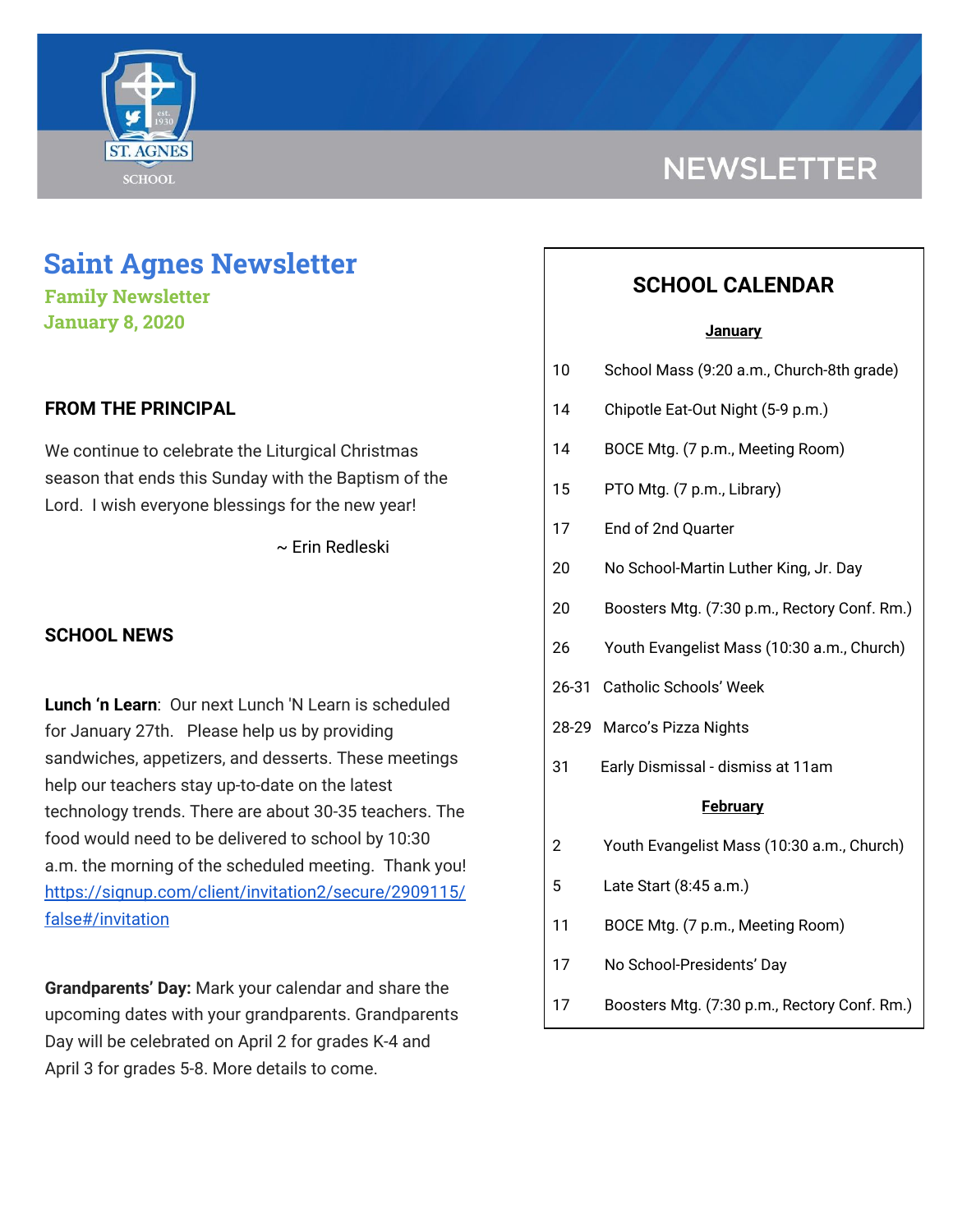#### **BOOSTERS NEWS**

**St. Agnes Baseball:** There's nothing like the game of baseball. Even better, there's nothing like PLAYING baseball; especially when playing for the Wildcats with your friends and classmates! St. Agnes offers T-ball, coach pitch, machine pitch and kid pitch baseball for all ages from boys and girls entering Kindergarten in 2020 to the 8th grade. Fees are held to a minimum (\$35 - \$90) and cover league fees, practice field maintenance and uniforms. Our Pre K - 1st grade season usually lasts from around April 1 through June 15 while 2nd grade and up lasts from around March 15 through June 30. Registration is on-line at: <http://tshq.bluesombrero.com/saintagnesboosters> Registration deadline is February 9th. If you have any questions before registering, please contact Paul Finke 859-814-4979 / paulf@willismusic.com. Also, please consider purchasing Kid Glove tickets to a Reds game which further greatly supports our teams and keeps fees to a minimum. Looking forward to an amazing season!

**Smiles & Miles Follow-up**: In September, Saint Agnes hosted the 9th annual Smiles & Miles 5K Run/Walk in honor of Maria Schaffstein and the Katie Stewart Memorial FROG Hop for children 6 and under. Both Maria and Katie were students at Saint Agnes and also attended Notre Dame Academy. This year we raised \$9,806.79 that will benefit the children of Saint Agnes and our parish. The money will be distributed in four ways: four scholarships for Saint Agnes students attending NDA and CCH, 20% will go to the Saint Agnes Boosters Capital Project, 20% will benefit the school and the remainder will be used for tuition needs and families of the Parish. Thank you to all that attended! Mark your calendars for Sunday, September 13<sup>th</sup> which will be the 10th year anniversary of Smiles and Miles. If you are interested in learning more about how you can volunteer to help, please contact Amy Lantz, amykilgore18@gmail.com.

#### **PTO NEWS**

**PTO Meeting**: The next PTO meeting is Wednesday, January 15 at 7:00 in the school library. All are welcome to attend.

**Chipotle Eat-Out Night:** Our annual Chipotle eat-out night is Tuesday January 14 at the **new Fort Wright location**. Chipotle generously donates 33% of sales for the night back to PTO. It is a great fundraiser for the school. The give back does not apply to online orders, must be in store only. Share the news to friends and family, make sure they tell them at the register they are with Saint Agnes.

**American Girl Doll Winter Wonderland POP Party**: All kindergarten to third grade girls are invited to bring their favorite doll and enjoy an afternoon of girly fun! There will be snacks, crafts, and lots of fun activities! Every girl and their doll will receive a matching t-shirt. When signing up, please let us know what size shirt to order for your girl and RSVP by January 13th to ensure your child receives a shirt. Sunday, January 26, 2020 from 2-4pm in Murphy Hall. Cost is \$30 for your first child and \$25 each additional child. Kid-mail to Meg Koehl c/o Charley Koehl 4L. RSVP[:](http://evite.me/82q9Tx1tmN) <http://evite.me/82q9Tx1tmN>

#### **Mission Statement of Saint Agnes School**

Saint Agnes School exists to provide excellence in Catholic education while inspiring and empowering our students to live the Gospel message of Jesus Christ. As compassionate and faithful Christians, we continue to pursue our spiritual journey, achieve our highest academic potential, and be stewards of the Catholic faith to others.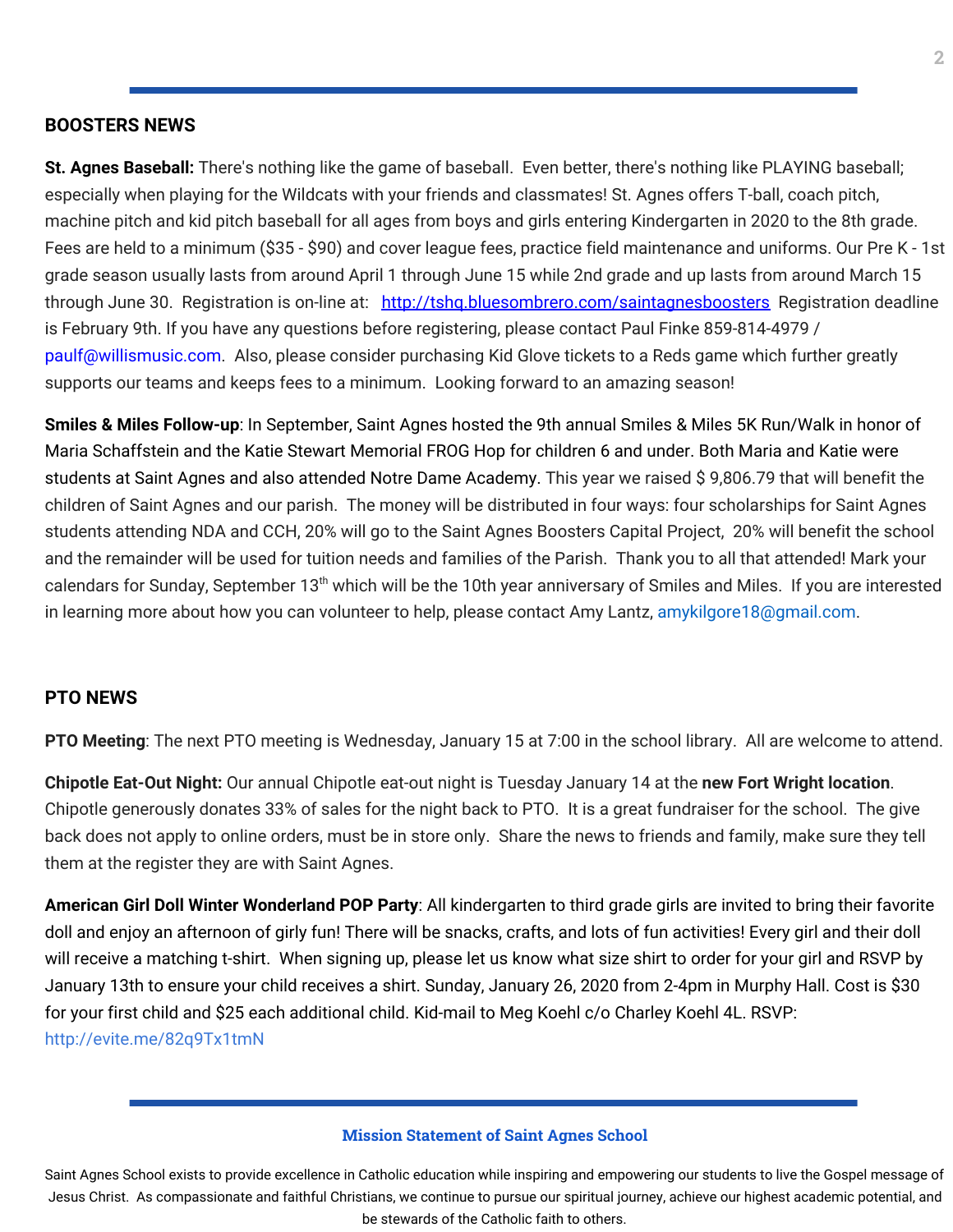**Father/Daughter Dance POP Party**: Share a fun-filled evening with your little girl- music, photographs, and more! The dance will be on Saturday, February 22, 2020 from 7:00 - 10:00 p.m. in Murphy Hall. Cost is \$30 per family which may be sent via kid mail to Meg Koehl c/o Charley Koehl 4L. RSVP[:](http://evite.me/VKY3jbJaTq) <http://evite.me/VKY3jbJaTq>

**POP Party Coordinator Needed:** We would like to say "Thank You" to the school for trusting us to lead this fundraiser. However, this year we feel it is time to pass the torch for new co- chairs of POP parties. We are looking for coordinators to continue raising funds for Saint Agnes through the Parties Of Purpose (POP) events. As a chair the responsibilities would include, but not be limited to, networking, marketing and fund collecting. These events raise an average of \$10,000 a year for the school's PTO. If interested please contact Meg Koehl, Heather Randolph or Amy Lantz. We will help transition the position and share the many ideas and responsibilities that go into holding an event. We are excited to see what will be created for the future. Meg and Heather

**PTO Opportunities**: PTO is always looking for volunteers and new ideas! We are currently looking for chairs (or co-chairs) for the Apple committee and Vice President of the board. The Apple chair coordinates weekly treats for the teachers. This is typically managed through a Sign Up Genius. You will also coordinate the meal for teachers on the evening of conferences in November. The Vice President attends regular PTO meetings and other responsibilities as they arise. The VP will also serve as President starting in 2021-2022 school year. If you are interested or would like to learn more about any of the positions and other volunteer opportunities, please contact Amy Lantz at 513-378-3602 or amykilgore18@gmail.com.

**Big Blue Bash**:The Big Blue Bash is celebrating 20 years together in Blue! The PTO's Annual Big Blue Bash Fundraising Event will take place on Friday, March 27, 2020. Join us at the Cincinnati Club for the "Roaring 20's" celebration! You can dress as a gangster or a silent screen star, come as a flapper or just come as you are. More information to come in the coming weeks. You will see the CASH, CASH, CASH raffle tickets coming home with the youngest student in your family. This raffle supports the Big Blue Bash event every year with a Grand Prize of \$5,000! We ask each school family to sell at least 10 raffle tickets. There will be a special assembly for all students whose family sells their 10 tickets. The top seller in our school wins their choice of "Beats" Head-phones or AirPods Pro! The top 3 sellers will win the chance to silly string principal Redleski during our assembly! Your support is greatly appreciated and critical to meet the needs of our school. Visit [www.BBB2020.givesmart.com](http://www.bbb2020.givesmart.com/) to buy raffle tickets online. If you have any questions please reach out to the BigBlueBash email at saintagnesbigbluebash@gmail.com

### **PARISH NEWS**

**Women's Bible Study**: Join *Walking With Purpose*, a women's Bible study, for our next Connect Coffee Talk on Tuesday, January 14th in Murphy Hall. We have a morning session that meets from 10-11:30 and an evening session that meets from 7-8:30. If you are feeling a desire to grow in faith and fellowship, Walking With Purpose is a great place to start! If you have any questions, please email saintagneswwp@gmail.com or contact Joan Thamann at 859-802-8167 or Maureen Osterhaus at 859-803-0458.

#### **Mission Statement of Saint Agnes School**

Saint Agnes School exists to provide excellence in Catholic education while inspiring and empowering our students to live the Gospel message of Jesus Christ. As compassionate and faithful Christians, we continue to pursue our spiritual journey, achieve our highest academic potential, and be stewards of the Catholic faith to others.